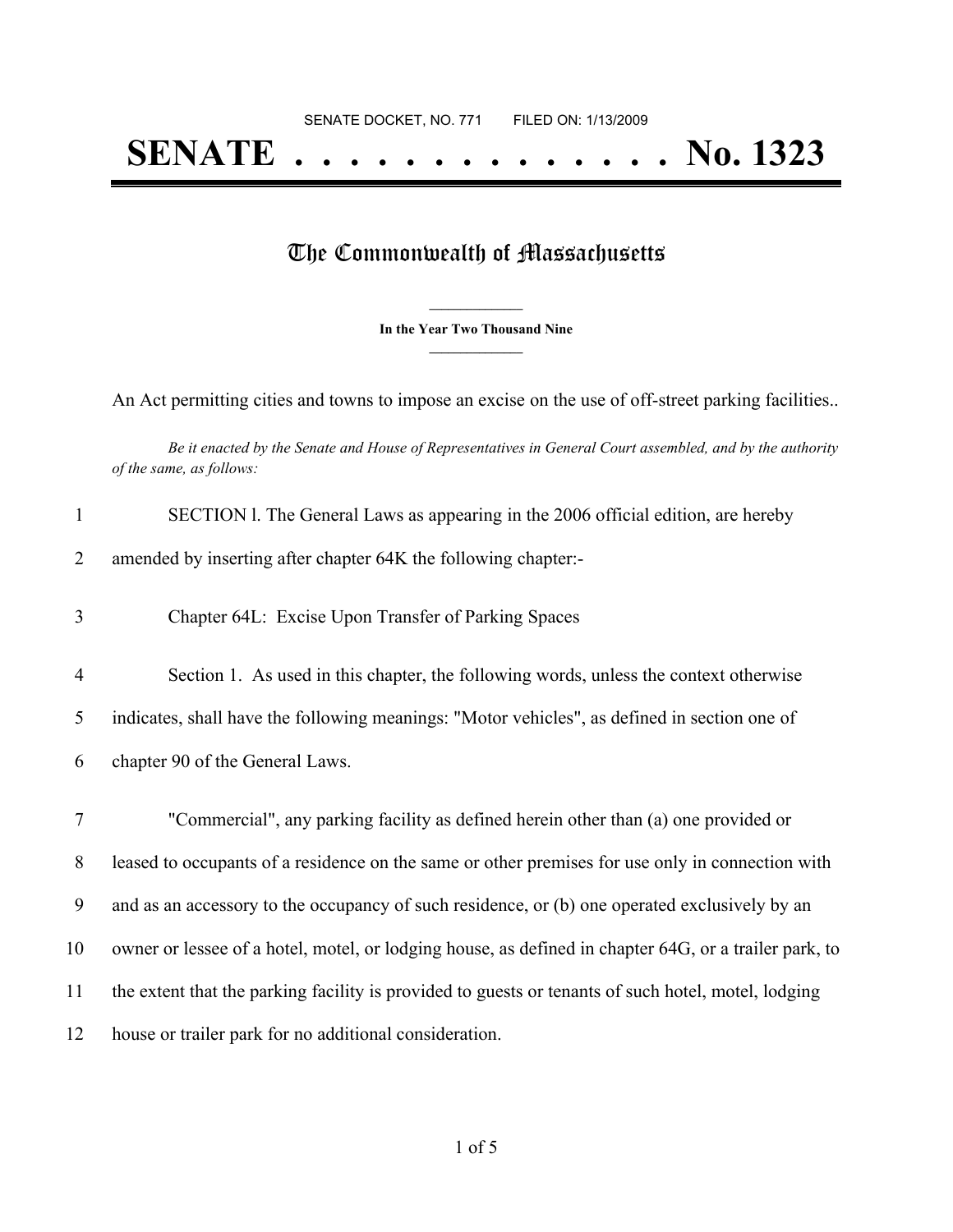| 13 | "Operator", any person operating an off-street, unmetered parking facility, including, but         |
|----|----------------------------------------------------------------------------------------------------|
| 14 | not limited to, the owner or proprietor of such premises, lessee, sublessee, mortgagee in          |
| 15 | possession, licensee or any other person otherwise operating such parking facility, and including  |
| 16 | the commonwealth and political subdivisions, agencies and authorities thereof, except as           |
| 17 | otherwise provided by law.                                                                         |
| 18 | "Parking facility", any premises utilized in whole or in part for the provision of                 |
| 19 | commercial, unmetered, off-street parking for motor vehicles, whether in a building or not,        |
| 20 | including facilities open to the public for a fee.                                                 |
| 21 | "Parking fee", the consideration received upon an express or implied contract or under a           |
| 22 | lease or otherwise, whether or not separately stated, and whether or not paid, provided or allowed |
| 23 | by the person on whose behalf the motor vehicle is parked or stored or by some other person.       |
| 24 | "Parking space", that portion of a parking facility normally allocated to the use of a single      |
| 25 | motor vehicle.                                                                                     |
| 26 | "Person", an individual, partnership, trust or association joint stock company,                    |
| 27 | corporation, whether charitable or otherwise, society, club, organization, institution, estate     |
| 28 | receiver, trustee, assignee or referee and any person acting in a fiduciary or representative      |
| 29 | capacity, whether appointed by a court or otherwise, or any combination of individuals acting as   |
| 30 | a unit.                                                                                            |
| 31 | "Transfer of the right to use", that transfer of right which occurs whenever a motor               |
| 32 | vehicle enters a parking facility for consideration.                                               |
| 33 | "Treasurer", the treasurer of a city or town which accepts the provisions of this Act.             |

of 5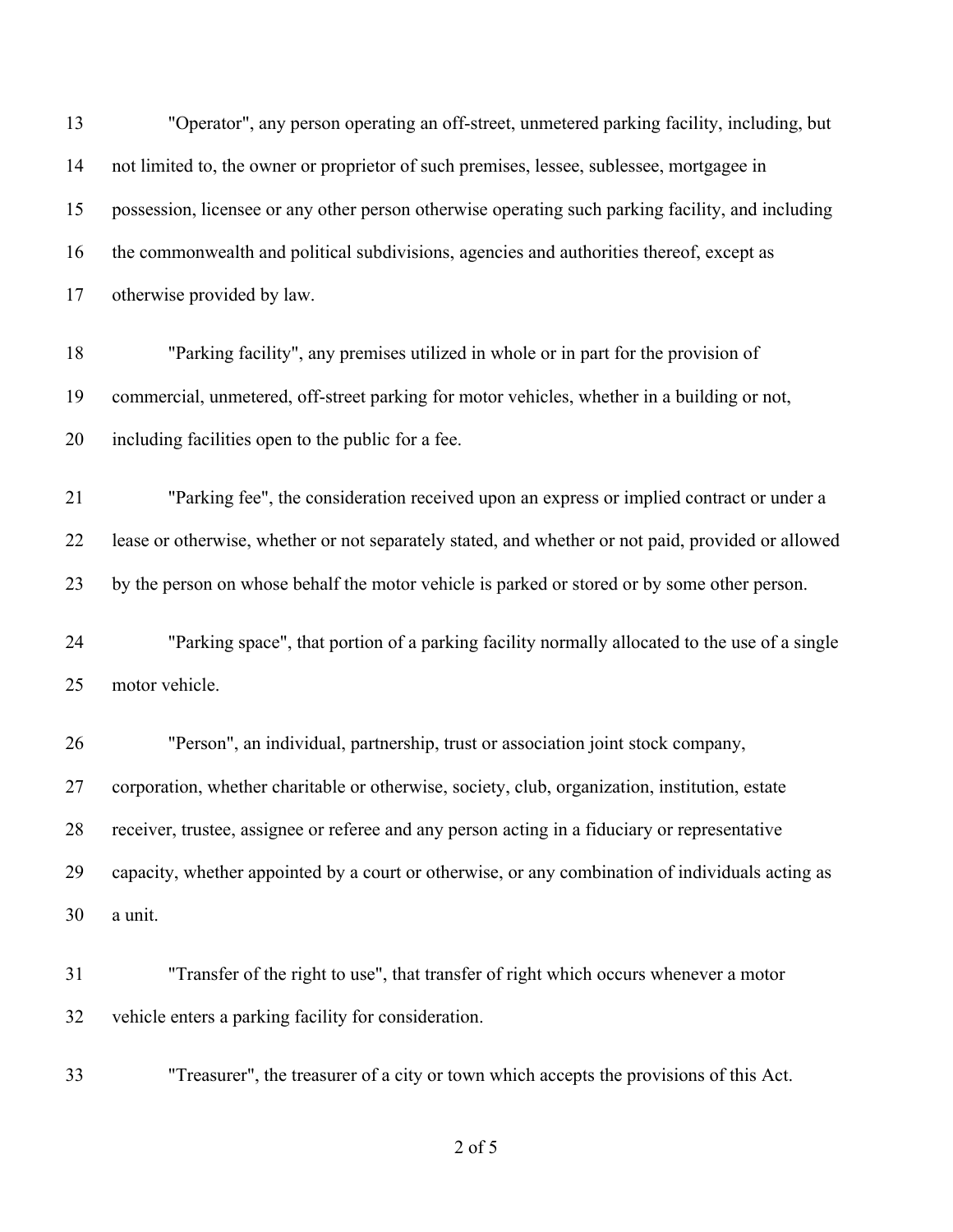SECTION 2. The provisions of this act shall not be construed to include parking facilities operated by the United States or an instrumentality thereof.

 SECTION 3. Any city or town which accepts the provisions of this Act, as hereinafter provided, may impose an excise on the transfer of the right to use any parking space in a parking facility for the purpose of parking a motor vehicle by any operator for a period of more than two hours at a rate of 10% of the parking fee for each transfer of the right to use such parking space. SECTION 4. Reimbursement for an excise imposed under this Act shall be paid by the person using such parking space to the operator and each operator shall collect from the person using such parking space the full amount of the excise imposed by this Act. SECTION 5. The amount of the excise collected by the operator from the person using such parking space under the provisions of this Act shall be stated and charged separately from the parking fee at the time that any transfer of the right to use such parking space is made, or any evidence of such transfer is issued or used by the operator. SECTION 6. On or before the twentieth day of each calendar month, every operator who has made any transfer of the right to use any parking space on which an excise is payable under the provisions of this Act during the preceding calendar month shall file a sworn return with the treasurer, in such form as the treasurer shall prescribe, giving such information as the treasurer shall require for the determinate of the excise imposed by this Act. Said excise shall be due and payable on or before the due date of the return.

 SECTION 7. Every operator shall keep and preserve suitable records of the number of such transfers of the right to use such parking spaces and such other books and accounts as the treasurer may require to determine the amount of the excise due under this Act.

of 5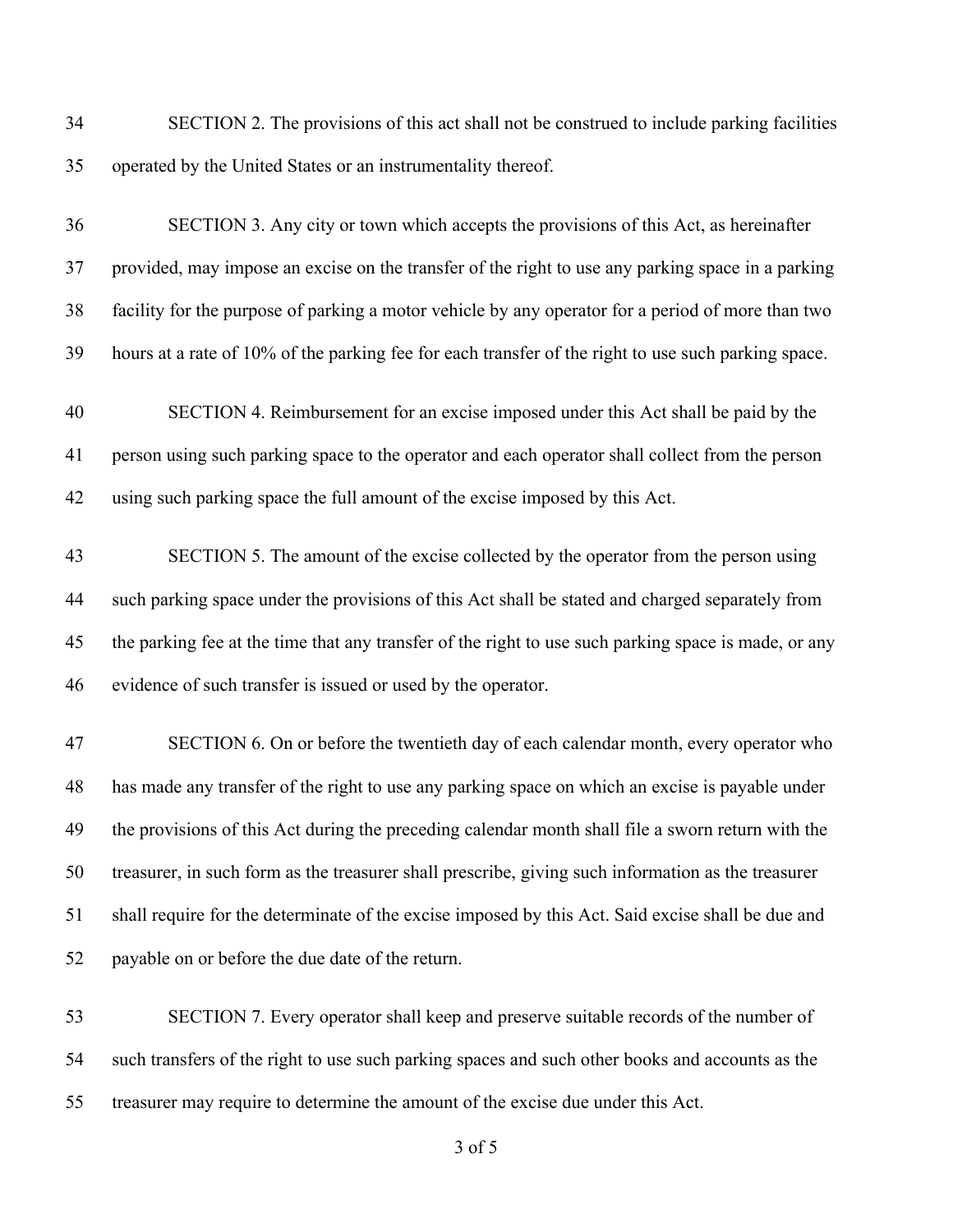SECTION 8. Any operator who knowingly fails to file a return as provided in section 6, or who knowingly files a fraudulent return, shall be subject to a fine of five hundred dollars for each such failure or fraudulent return. If any recipient fails to file a return on or before its due date, the city or town may suspend or revoke any license or permit issued to the recipient by the city or town allowing the recipient the right or privilege to operate an off-street parking facility, as defined in this chapter, in that city or town. Notice of suspension or revocation shall be deemed sufficient if sent by certified mail to the last known place of residence or business of said recipient. Notice of suspension or revocation shall be accompanied by a statement which provides that the recipient may obtain a hearing upon his written request. The request must be filed with the city or town before the expiration of the twenty-first day from the date of issuance of said notification of suspension or revocation.

 If a recipient charged with failing to file a return on or before its due date requests a hearing before the expiration of the twenty-first day from the date of issuance of said notification of suspension or revocation, the city or town shall forthwith schedule the matter before a person referred to as a hearing officer, said hearing officer to be such person as the treasurer may designate. Written notice of the date, time and place of said hearing shall be sent by certified mail to the recipient. Said hearing shall be informal and the rules of evidence shall not apply. The hearing officer shall keep a record of the hearing and the decision of the hearing officer, which shall be in writing, shall be final subject to judicial review as provided by section 14 of chapter 30A of the General Laws. Sums due a city or town under the provisions of this chapter may be recovered by such city or town in an action brought in the name of the treasurer.

 SECTION 9. This act shall take effect in a city or town on the first day of the first full month not less than thirty days following its acceptance in the following manner: in a city having

of 5